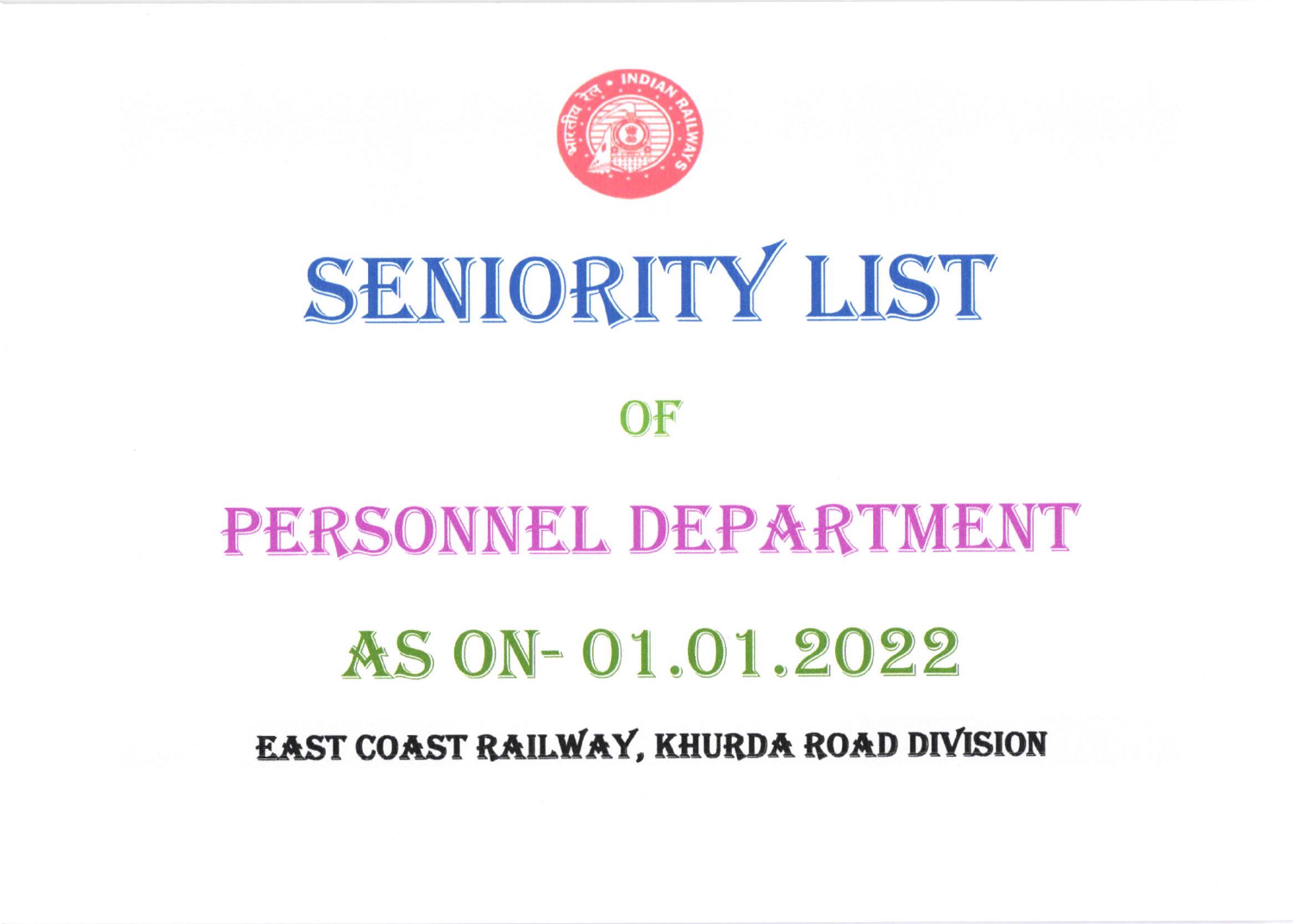|                | Deptt. : Pers.           | Sanctd. Cadre: 33(UR=26, SC=5, ST=2) | Divn. : KUR. |             |                            |                      |                            |                      |            |             |
|----------------|--------------------------|--------------------------------------|--------------|-------------|----------------------------|----------------------|----------------------------|----------------------|------------|-------------|
| Srl. No PF No  |                          | Name of the Staff<br>S/Sri/Smt.      | Comm         | Dt.of Birth | <b>Initial</b><br>Category | Dt. of<br>Apptt.     | Dt.of Prom<br>to Prese.Gr. | Effective<br>Date of | Source     | Remarks     |
| $-1-$          | $-2-$                    | $-3-$                                | $-4-$        | $-5-$       | $-6-$                      | $-7-$                | $-8-$                      | 9                    | 10         |             |
| $\mathbf{1}$   | 53107163990              | Kabita Das                           | SC           | 09.05.66    | Jr.Clerk                   | 13.02.90             | 21.05.04                   | 01.11.03             | <b>DPQ</b> |             |
| $\overline{c}$ | 53107163848              | R.C.Tudu                             | ST           | 01.05.63    | Jr.Clerk                   | 05.07.88             | 29.07.05                   | 29.07.05             | <b>DPQ</b> |             |
| 3              | 53107163733              | Balaji Jena.                         | SC           | 13.06.65    | Jr.Clerk                   | 12.11.87             | 01.08.11                   | 01.08.11             | <b>DPQ</b> |             |
| 4              | 53107182764              | Chaturbhuja Naik.                    | ST           | 24.5.64     | Jr. Typist                 | 11.10.90             | 01.08.11                   | 01.08.11             | <b>DPQ</b> |             |
| 5              | 53107163988              | A.K.Behera.                          | SC           | 17.02.67    | KSI                        | 16.10.89             | 01.08.11                   | 01.08.11             | <b>DPQ</b> |             |
| 6              | 53102521090 P.K.Sethy    |                                      | SC           | 14.03.73    | Jr.Clerk                   | 17.05.96             | 30.08.11                   | 30.08.11             | <b>DPQ</b> | SPO/Con/BBS |
| $\overline{7}$ | 53105666028 B.K.Parida   |                                      | UR           | 03.01.62    | Clerk                      | 21.07.83             | 29.03.12                   | 29.03.12             | <b>DPQ</b> |             |
| 8              | 53107164506 G.C.Biswas   |                                      | SC           | 02.02.67    | Sr.Clerk                   | 29.09.2k             | 29.03.12                   | 29.03.12             | <b>DPQ</b> |             |
| 9              | 53108045586 P.N.Dalai.   |                                      | UR           | 06.06.65    | Sr.Clerk                   | 01.7.92              | 05.02.96                   | 01.11.13             | <b>DPQ</b> |             |
| 10             |                          | 53102838898 Manoranjan Mishra        | UR           | 14.03.64    | Sr.Clerk                   | 24.07.87             | 01.11.2013                 | 01.11.13             | <b>DPQ</b> | SPO/Con/BBS |
| 11             | 53107163263 S.S.Mitra.   |                                      | UR           | 18.06.66    | - d o -                    | 01.3.84              | 18.7.99                    | 01.11.13             | <b>DPQ</b> |             |
| 12             | 53107164087              | A.C.Nayak                            | SC           | 15.04.66    | - d o -                    | 19.7.90              | 01.11.03                   | 28.07.14             | <b>DPQ</b> |             |
| 13             | 53107163484              | Sudheer Padhi                        | <b>UR</b>    | 01.12.63    | Jr.Clerk                   | 20.7.87              | 01.08.97                   | 28,07.14             | <b>DPQ</b> |             |
| 14             | 53105825880 M.K.Nayak    |                                      | SC           | 01.07.69    | Khalasi                    | 15.04.88             | 02.03.06                   | 28,07.14             | <b>DPQ</b> |             |
| 15             |                          | 53107475627 Trinath Muduli           | UR           | 31.01.62    | Jr.Clerk                   | 27.08.88             | 27.08.15                   | 27.08.15             | <b>DPQ</b> |             |
| 16             | 53107158014              | Laxmikanta Giri                      | UR           | 05.04.69    | <b>ALP</b>                 | 16.05.94             | 13.02.03                   | 28.10.16             | <b>DPQ</b> |             |
| 17             |                          | 53107401474 Satyabhama Ranjit        | UR           | 21.05.64    |                            | 04.09.84             | 01.05.17                   | 01.05.17             | <b>DPQ</b> |             |
| 18             | 53105663891              | R.Jagannath.                         | UR           | 26.06.68    |                            | 16.05.86             | 01.05.17                   | 01.05.17             | DPQ        |             |
| 19             | 53107163459 S.U.M.Rao.   |                                      | UR           | 14.05.66    |                            | 01.06.84             | 19.12.18                   | 19.12.18             | <b>DPQ</b> |             |
| 20             | 53105854294 R.K.Sahoo    |                                      | $\cdot$ OBC  | 23.05.74    | Tr.DDA                     | 09.09.97             | 19.12.18                   | 19.12.18             | <b>DPQ</b> |             |
| 21             | 53109721782 A. K. Kar    |                                      | UR           | 20.12.64    | Jr.Clerk                   | 01.07.89<br>17.06.91 | 19.12.18                   | 19.12.18             | <b>DPQ</b> |             |
| 22             |                          | 53107017250 S.Srinivasa Rao          | ST           | 01.07.70    | Khalasi                    | 06.09.91             | 19.12.18                   | 19.12.18             | <b>DPQ</b> |             |
| 23             |                          | 53107157060 Biswajit Mohanty         | UR           | 20.06.69    | ASM                        | 04.03.98             | 19.12.18                   | 19.12.18             | <b>DPQ</b> | RE/BBS      |
| 24             | 53105660040              | Jagdish Sethy                        | SC           | 22.12.65    | Khalasi                    | 21.10.89             | 23.07.19                   | 23.07.19             | <b>DPQ</b> |             |
| 25             | 53105660040 R.C.Senapati |                                      | SC           | 05.06.66    | Khalasi                    | 21.10.89             | 23.07.19                   | 23.07.19             | <b>DPQ</b> |             |
| 26             |                          | 53105655146 Hari Shankar Ram         | SC           | 19.01.77    | Jr.Clerk                   | 10.05.99             | 02.12.19                   | 02.12.19             | <b>DPQ</b> |             |

E.Co.RAILWAY